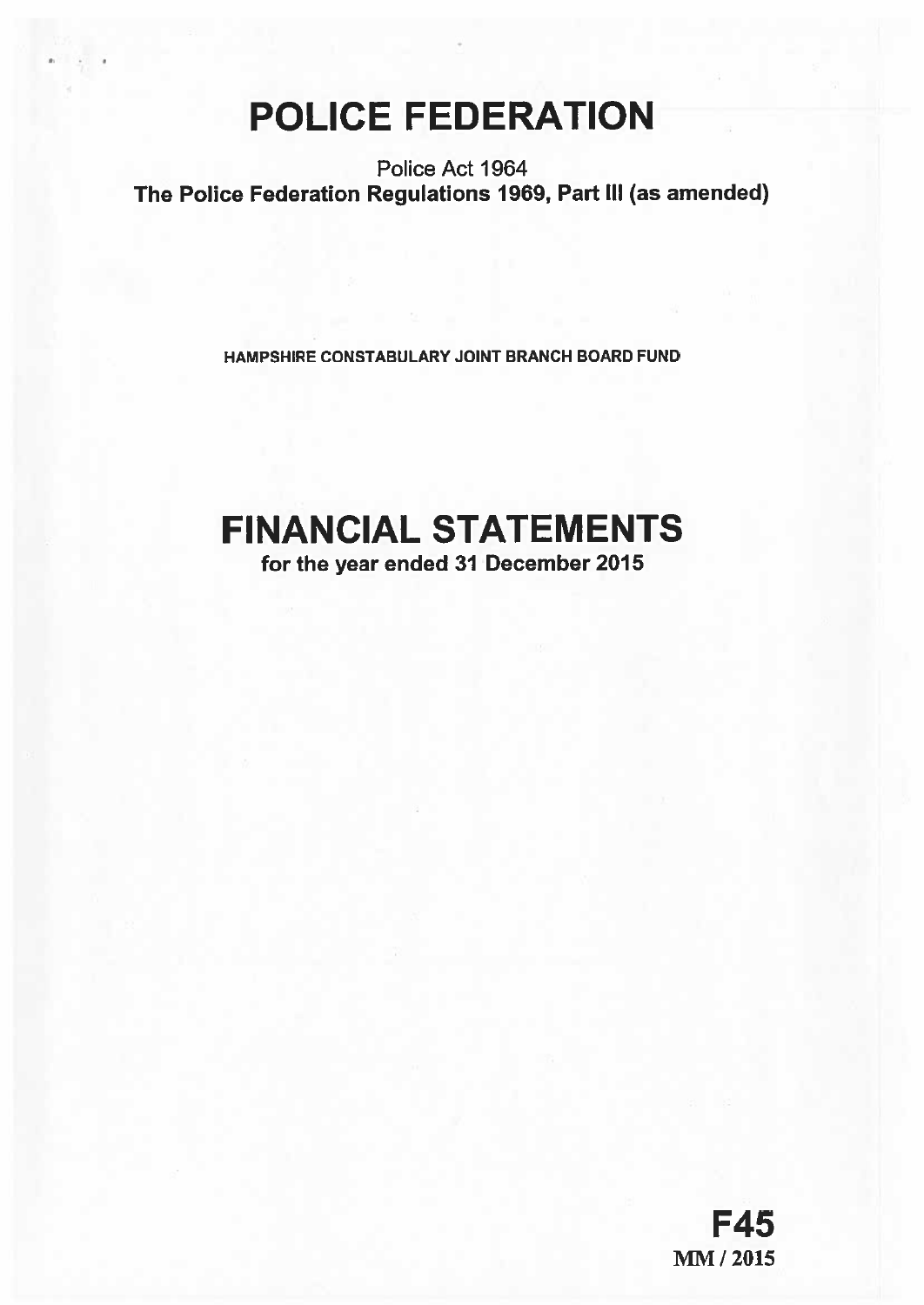## YEAR ENDED 31 DECEMBER 2015

CHAIRMAN J. Apter Esq

Federation House 440 The Grange, Romsey Hampshire, 5051 OAE

SECRETARY P. Robertson Esq. Federation House 440 The Grange, Romsey Hampshire, S051 OAE

TREASURER P. Callard Esq Federation House 440 The Grange, Romsey Hampshire, 5051 OAE

AUDITORS D Velida & Co Registered Auditors Chartered Accountants Centurion House Central Way Andover Hampshire, SP1O 5AN

TRUSTEES M. Moss Esq

Portsmouth Central Police Station Winston Churchill Avenue **Portsmouth** Hampshire, P01 2DG

Mrs K. Shannon **Totton Police Station,** Testwood Lane, Totton, Southampton, Hampshire, 6040 3ZE

Mrs C. Wall Portsmouth Central Police Station Winston Churchill Avenue **Portsmouth** Hampshire, P01 2DG

SHOW NAMES AND ADDRESSES OF ABOVE OFFICIALS AND QUALIFICATIONS OF AUDITORS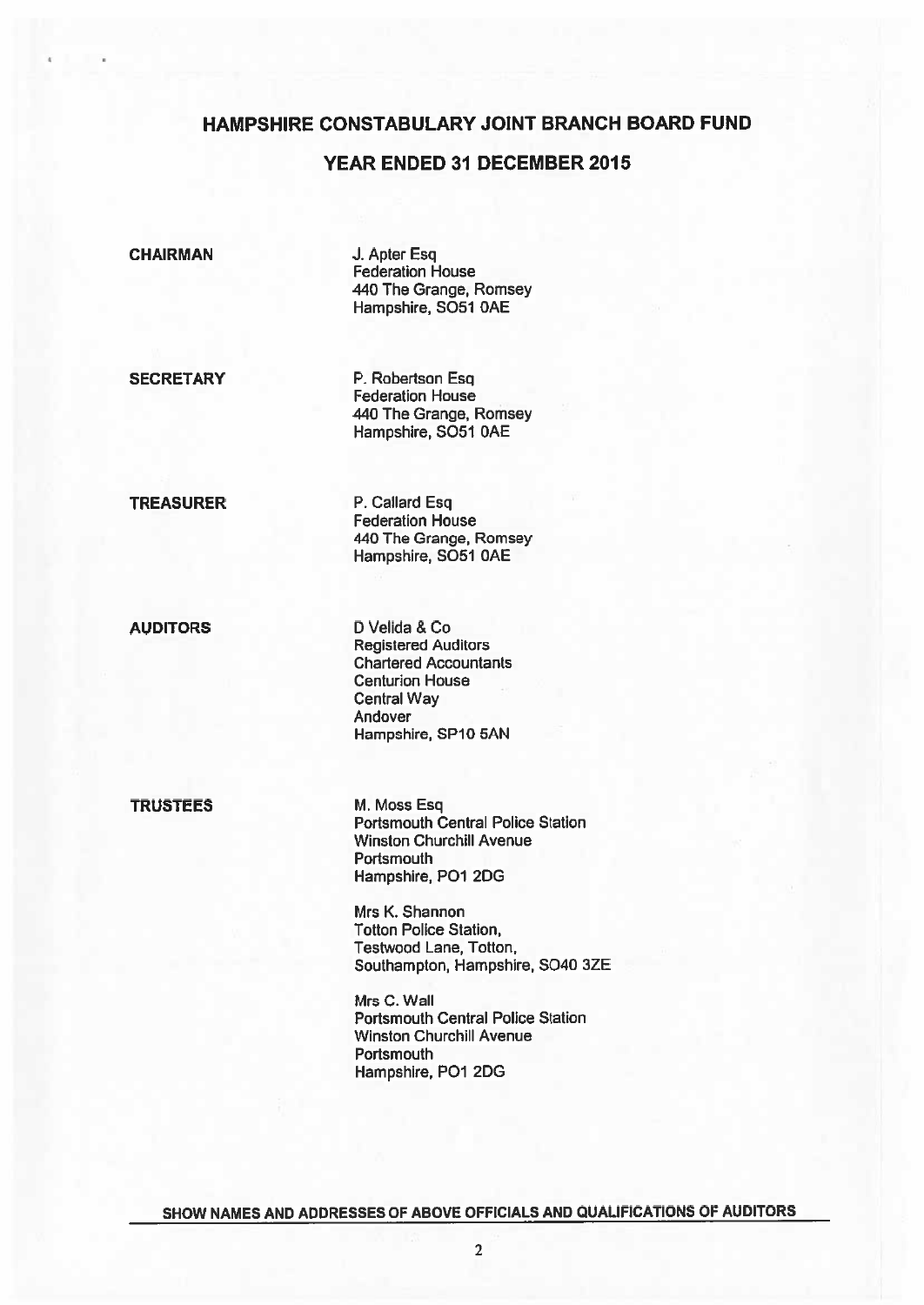#### INDEPENDENT AUDITORS REPORT TO THE MEMBERS OF HAMPSHIRE CONSTABULARY JOINT BRANCH BOARD FUND

We have audited the financial statements of the Hampshire Constabulary Joint Branch Board Fund for the year ended <sup>31</sup> December 2015, which comprise the Income and Expenditure Account, the Balance Sheet and the related notes. The financial statements have been prepared under the requirements of the Police Federation Regulations and Fund Rules.

This repor<sup>t</sup> is made solely to the Fund's members as <sup>a</sup> body. Our audit work has been undertaken so that we might state to the Fund's members those matters we are required to state to them in an Auditor's Report and for no other purpose. To the fullest extent permitted by law, we do not accep<sup>t</sup> or assume responsibility to anyone other than the Fund and the Fund's members as <sup>a</sup> body, for our audit work, for this report, or for the opinions we have formed.

#### Respective Responsibilities of the Management Committee and Auditors

As explained more fully in the Statement of Management Committee's Responsibilities set out in the notes to the financial statements the managemen<sup>t</sup> committee are responsible for the preparation of the financial statements and for being satisfied that they fairly reflect the state of the Fund's affairs as at <sup>31</sup> December <sup>2015</sup> and of its results for the year then ended.

Our responsibility is to audit and express an opinion on the financial statements in accordance with applicable law and International Standards on Auditing (UK and Ireland). Those standards require us to comply with the Auditing Practices Board's Ethical Standards for Auditors.

#### Scope of the Audit of the Financial Statements

An audit involves obtaining evidence about the amounts and disclosures in the financial statements sufficient to <sup>g</sup>ive reasonable assurance that the financial statements are free from material misstatement, whether caused by fraud or error. This includes an assessment of: whether the accounting policies are appropriate to the Fund's circumstances and have been consistently applied and adequately disclosed; the reasonableness of significant accounting estimates made by the managemen<sup>t</sup> committee; and the overall presentation of the financial statements.

#### Opinion on Financial Statements

In our opinion the financial statements:

- fairly reflect the state of the Fund's affairs as at <sup>31</sup> December <sup>2015</sup> and of its results for the year then ended;
- have been properly prepare<sup>d</sup> in accordance with the measurement principles of United Kingdom Generally Accepted Accounting Practice; and
- have been prepare<sup>d</sup> in accordance with the Police Federation Regulations and Fund Rules.

#### Other Matters

The financial statements for the year ended <sup>31</sup> December <sup>2015</sup> includes all funds raised for the purpose of the Joint Branch Board Fund in accordance with Regulation 2 Police Federation (Amendment) Regulations 2015.

#### Matters on which we are Required to Report by Exception

We have nothing to repor<sup>t</sup> in respec<sup>t</sup> of the following matters where we are required to repor<sup>t</sup> to you if, in our opinion:

- •adequate accounting records have not been kept;
- •the financial statements are not in agreemen<sup>t</sup> with the accounting records and returns; or
- •we have not received all the information and explanations we require for our audit.

Signed....

Don Velida Statutory Auditor D. Velida & Co Chartered Accountants & Registered Auditors Centurion House, Central Way Andover, Hampshire, SPIO 5AN

Date: 3 February 2016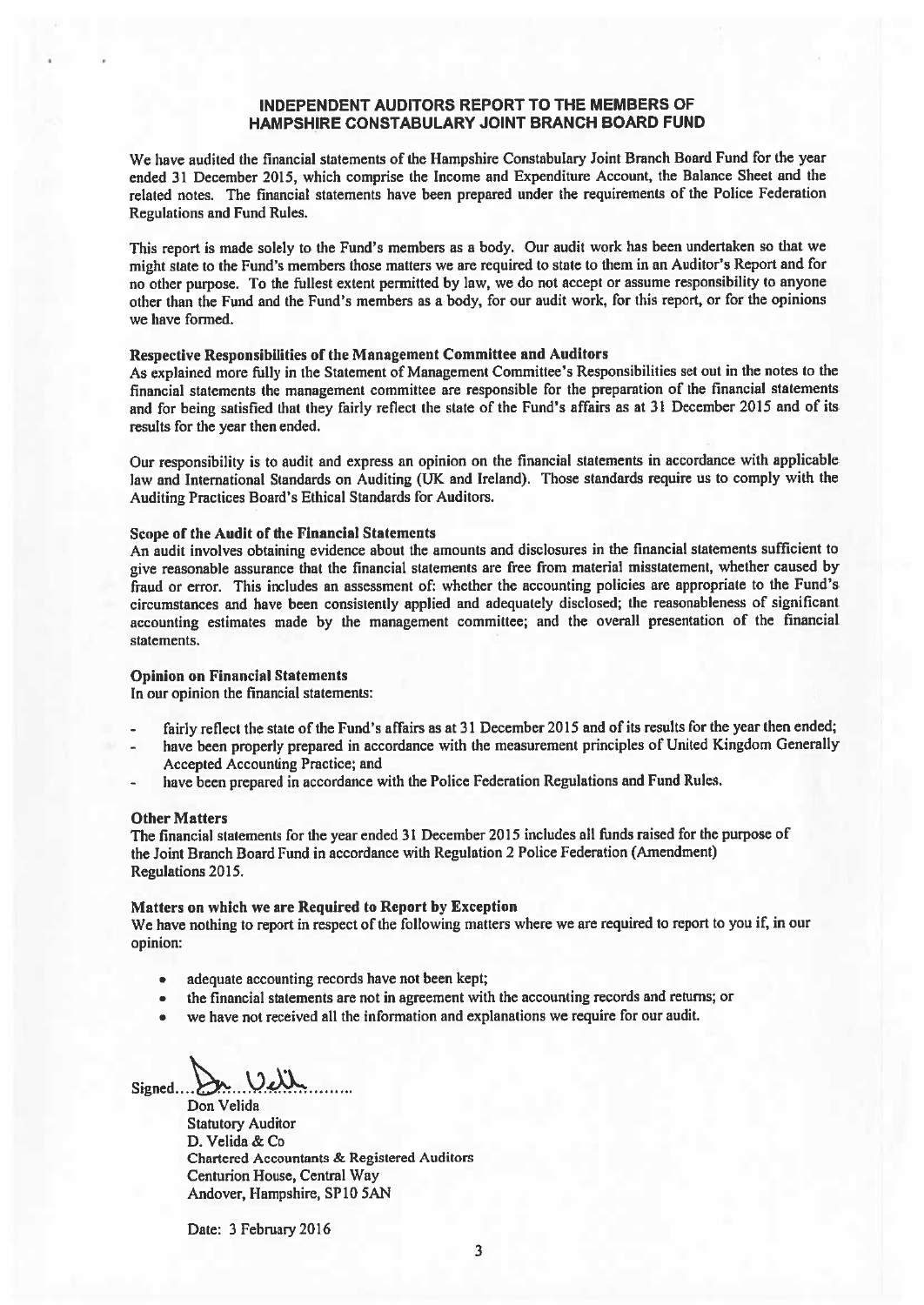## INCOME AND EXPENDITURE ACCOUNT FOR THE YEAR ENDED 31 DECEMBER 2015

|                                                                                                                                                   | $(01.01.15 -$ | $(01.04.15 -$ |             | 2014           |
|---------------------------------------------------------------------------------------------------------------------------------------------------|---------------|---------------|-------------|----------------|
| <b>INCOME</b>                                                                                                                                     | 31.03.15<br>£ | 31.12.15<br>£ | 2015<br>£   | £              |
| <b>Weekly Subscriptions</b>                                                                                                                       |               |               |             |                |
| Constables                                                                                                                                        | 146,773       | 430,907       | 577,680     | 607,463        |
| Sergeants                                                                                                                                         | 33,039        | 93,635        | 126,674     | 134,550        |
| Inspectors                                                                                                                                        | 12,949        | 37,053        | 50,002      | 55,634         |
|                                                                                                                                                   | 192,761       | 561,595       | 754,356     | 797,647        |
|                                                                                                                                                   | $(01.01.15 -$ | $(01.04.15 -$ |             |                |
| Less: Payable to Central/Joint Committee                                                                                                          | 31.03.15      | 31.12.15      |             |                |
| <b>Constables</b>                                                                                                                                 | 102,741       | 301,635       | 404,376     | 425,224        |
| Sergeants                                                                                                                                         | 23,127        | 65,545        | 88,672      | 94,185         |
| Inspectors                                                                                                                                        | 9,064         | 25,937        | 35,001      | 38,944         |
|                                                                                                                                                   | 134,932       | 393,117       | 528,049     | 558,353        |
| <b>TOTAL INCOME</b>                                                                                                                               |               |               | 226,307     | 239,294        |
| Less: ADMINISTRATIVE EXPENSES (Note 1)                                                                                                            |               |               | 314,244     | 194,141        |
| <b>SURPLUS/(DEFICIT) OF SUBSCRIPTION</b><br><b>INCOME OVER EXPENDITURE</b>                                                                        |               |               | (87, 937)   | 45,153         |
| Add: Other Income - (Note 1.1)<br>To include all income as specified in<br>Regulation 2c in the Police Federation<br>(Amendments) Regulation 2015 |               |               | 68,152      | 60,589         |
| SURPLUS/(DEFICIT) FOR THE YEAR BEFORE<br><b>GAINS/(LOSSES)</b>                                                                                    |               |               | (19, 785)   | 105,742        |
| Gains/(Losses) - (Note 1.2)                                                                                                                       |               |               | 0           | $\mathbf{0}$   |
| <b>SURPLUS/(DEFICIT) FOR THE YEAR</b>                                                                                                             |               |               | (19, 785)   | 105,742        |
| <b>ACCUMULATED FUND BROUGHT FORWARD</b>                                                                                                           |               |               | 1,144,758   | 1,039,016      |
| ACCUMULATED FUND CARRIED FORWARD                                                                                                                  |               |               | £ 1,124,973 | £<br>1,144,758 |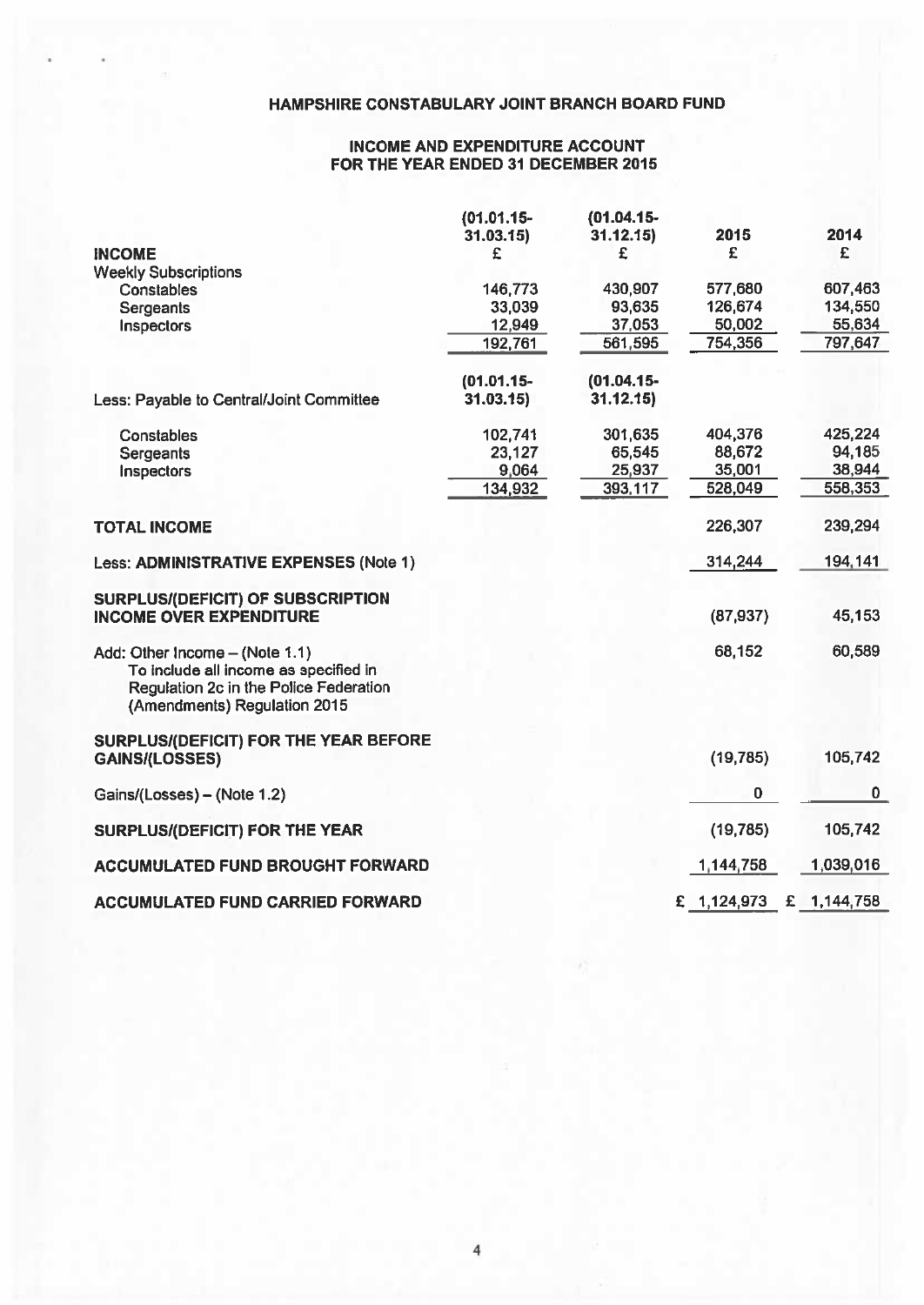### HAMPSHIRE CONSTABULARY JOINT BRANCH BOARD FUND BALANCE SHEET AS AT 31 DECEMBER 2015

|                                             |         | Accumulated   |                       |                            |
|---------------------------------------------|---------|---------------|-----------------------|----------------------------|
|                                             |         | Depreciation/ | 2015                  |                            |
|                                             | Cost    | Revaluation/  | <b>Net Book</b>       |                            |
|                                             |         | Improvement   | Value                 | 2014                       |
| <b>FIXED ASSETS</b>                         |         |               |                       |                            |
| <b>Office Equipment</b>                     | 15,963  | 5,007         | 10,956                | 12,890                     |
|                                             | 14,308  | 9,308         | 5,000                 | 7,542                      |
| <b>Computer Equipment</b>                   |         | 0             | 370,388               | 358,830                    |
| Investments                                 | 370,388 |               |                       |                            |
| Others (Specify)                            |         |               |                       |                            |
| <b>Welfare Chalets</b>                      | 214,063 | 11,893        | 202,170               | 248,255                    |
| <b>Welfare Chalets</b>                      |         |               |                       |                            |
| <b>Fixtures &amp; Fittings</b>              | 7,124   | 395           | 6,729                 | 5,937                      |
| <b>Exhibition Equipment</b>                 | 3,330   | 3,329         |                       |                            |
| Property                                    | 235,274 | 10,979        | 224,295               | 229,000                    |
|                                             | 860,450 | 40,911        | 819,539               | 862,455                    |
|                                             |         |               |                       |                            |
| <b>CURRENT ASSETS</b>                       |         |               |                       |                            |
| <b>Subscriptions Due</b>                    |         | o             |                       | 0                          |
| Cash a Bank and in Hand                     |         | 402,724       |                       | 353,244                    |
| Others (Specify)                            |         |               |                       |                            |
| <b>Sundry Debtors</b>                       |         | 22,472        |                       | 45,799                     |
|                                             |         | 425,196       |                       | 399,043                    |
| Less:                                       |         |               |                       |                            |
| <b>CURRENT LIABILITIES</b>                  |         |               |                       |                            |
| <b>Contributions due to/Joint Central</b>   |         |               |                       |                            |
| <b>Committees (Note 4)</b>                  |         | 1,502         |                       | 1,885                      |
| <b>Corporation Tax</b>                      |         | 1,390         |                       | 1,435                      |
| <b>Sundry Accrued Expenses</b>              |         | 25,301        |                       | 21,851                     |
|                                             |         | 28,193        |                       | 25,171                     |
|                                             |         |               |                       |                            |
| <b>NET CURRENT ASSETS/(LIABILITIES)</b>     |         |               | 397,003               | 373,872                    |
|                                             |         |               |                       |                            |
| TOTAL ASSETS LESS CURRENT                   |         |               |                       |                            |
| <b>LIABILITIES</b>                          |         |               | 1,216,542             | 1,236,327                  |
|                                             |         |               |                       |                            |
| <b>CREDITORS: amounts falling due after</b> |         |               |                       |                            |
| more than one year                          |         |               | 0                     | $\bf{0}$                   |
| (Specify)                                   |         |               |                       |                            |
|                                             |         |               |                       |                            |
| NET ASSETS                                  |         |               | £<br><u>1,216,542</u> | £.<br><u>1,236,327</u>     |
|                                             |         |               |                       |                            |
| <b>REPRESENTED BY</b>                       |         |               |                       |                            |
| <b>Accumulated Fund</b>                     |         |               | 1,124,973             | 1,144,758                  |
| Other Reserves (Specify)                    |         |               |                       |                            |
| <b>Accumulated Fund of Business Income</b>  |         |               |                       |                            |
| Account at 1 January 2011 (See notes on     |         |               |                       |                            |
|                                             |         |               | 91,569                |                            |
| page 9)                                     |         |               | 1.216.542             | <u>91,569</u><br>1.236.327 |
|                                             |         |               | £.                    | £                          |

We certify that we have fully complied with the Regulation <sup>2</sup> Police Federation (Amendment) Regulations <sup>2015</sup> and disclosed in the F45 all funds of which we are <sup>a</sup> beneficiary. We understand that

|        |                         | failure to comply with this Regulation could be deemed a criminal and/or Police Disciplinary matter. |  |
|--------|-------------------------|------------------------------------------------------------------------------------------------------|--|
| Signed | CHAIRMAN                |                                                                                                      |  |
|        |                         |                                                                                                      |  |
|        | Signed //// W// W// CU/ |                                                                                                      |  |

Date Financial Statements Approved: 3 February 2016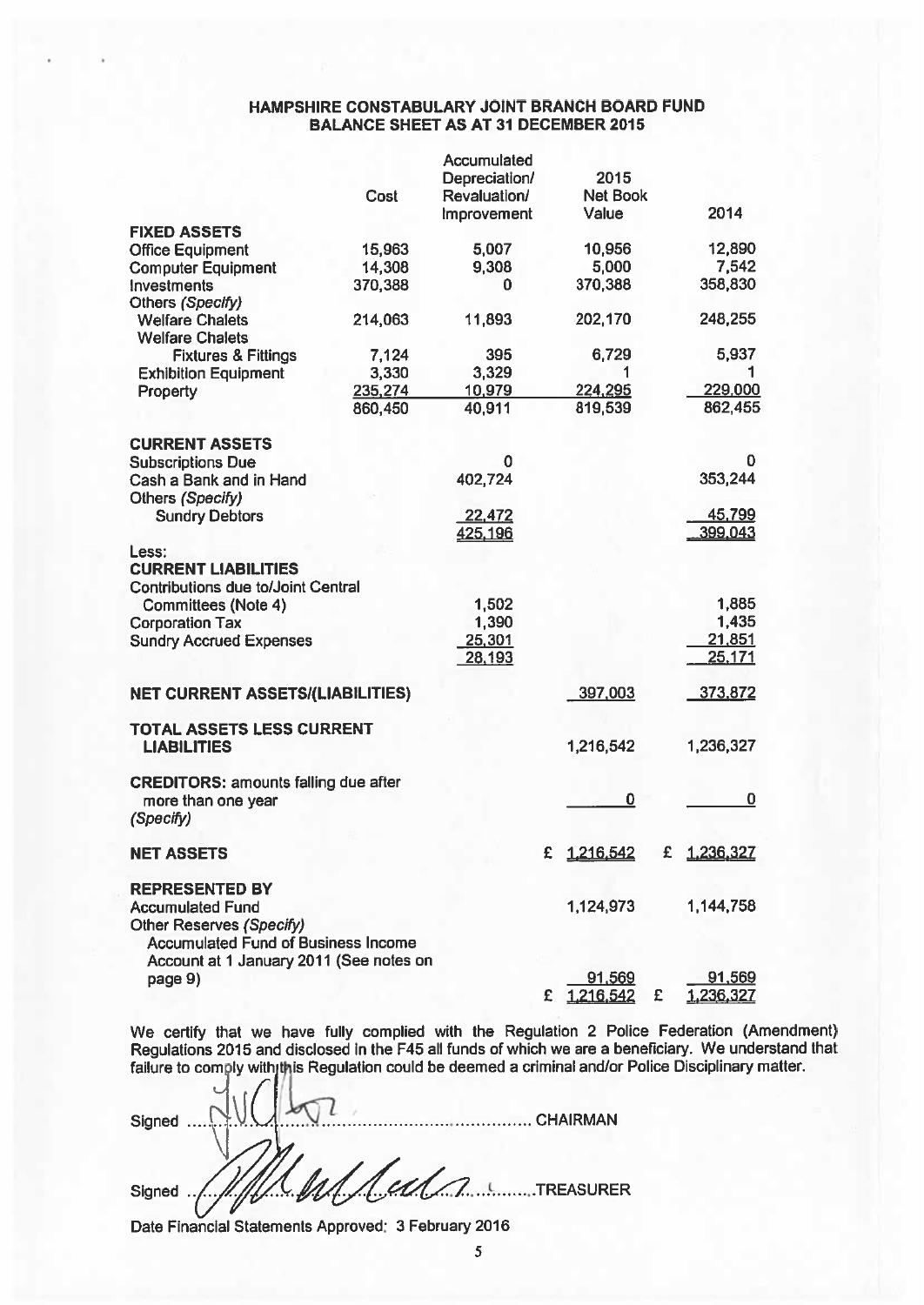#### NOTES TO THE FINANCIAL STATEMENTS FOR THE YEAR ENDED 31 DECEMBER 2015

|    |                                                     |   | 2015       |   | 2014        |
|----|-----------------------------------------------------|---|------------|---|-------------|
| 1. | <b>ADMINISTRATIVE EXPENSES</b>                      |   | £          |   | £           |
|    | <b>Annual Conference</b>                            |   | 2,785      |   | 4,646       |
|    | Audit and Accountancy Charges (See Notes on page 9) |   | 9,389      |   | 9,696       |
|    | <b>Bank Charges</b>                                 |   | 91         |   | 222         |
|    | <b>Clerical Assistance</b>                          |   | 41,251     |   | 39,639      |
|    | <b>Corporation Tax</b>                              |   | 2,104      |   | 2,171       |
|    | Depreciation                                        |   | 21,957     |   | 9,977       |
|    | Donations (Specify) (See Notes on page 9)           |   | 72,948     |   | 10,531      |
|    | Honoraria                                           |   | 16,492     |   | 16,492      |
|    | Insurance                                           |   | 2,520      |   | 2,361       |
|    | <b>Meeting Expenses</b>                             |   | 13,148     |   | 11,626      |
|    | <b>Official Publications</b>                        |   | 1,155      |   | 275         |
|    | <b>Out-of-Pocket Expenses</b>                       |   | 2,743      |   | 4,161       |
|    | Postage, Printing and Stationery                    |   | 1,704      |   | 2,371       |
|    | <b>Repairs and Maintenance</b>                      |   | 0          |   | 564         |
|    | <b>Social Security Costs</b>                        |   | 1,465      |   | 1,284       |
|    | Sundry Expenses (See Notes on page 10)              |   | 9,238      |   | 7,788       |
|    | <b>Telephone Charges</b>                            |   | 3,518      |   | 3,716       |
|    | <b>Travelling and Subsistence</b>                   |   | 11,644     |   | 16,113      |
|    |                                                     |   |            |   |             |
|    | Other Expenses (Specify)                            |   |            |   |             |
|    | <b>Open Meeting</b>                                 |   | 5,195      |   | 6,078       |
|    | <b>Training Costs/Conferences</b>                   |   | 8,724      |   | 6,208       |
|    | Legal and Professional Fees (See Notes on page 9)   |   | 1,500      |   | 1,500       |
|    | <b>Irrecoverable Tax on Dividends</b>               |   | 967        |   | 950         |
|    | <b>Welfare Home Expenses</b>                        |   | 12,883     |   | 2,528       |
|    | Sleep and Fatigue Assessment Project                |   | 0          |   | 3,000       |
|    | <b>Annual Conference Out Of Pocket Expenses</b>     |   | 1,685      |   | 2,737       |
|    | (Profit)/Loss on Sale of Fixed Assets               |   | (1,928)    |   | 353         |
|    | <b>Retirement Gifts and Presentation Items</b>      |   | 8,624      |   | 8,242       |
|    | <b>NARPO Subscriptions</b>                          |   | 1,436      |   | 701         |
|    | <b>Joint Branch Board Dinner</b>                    |   | 4,733      |   | $\mathbf 0$ |
|    | <b>Website Costs</b>                                |   | 4,320      |   | 4,536       |
|    | <b>Production of Federation Times</b>               |   | 720        |   | 3,540       |
|    | <b>Rates</b>                                        |   | 1,230      |   | 1,200       |
|    | Fees Paid to Property Management Company            |   | 700        |   | 910         |
|    |                                                     |   | 7,754      |   | 8,025       |
|    | Other Property Expenses (See Notes on page 10)      |   | 830        |   | 0           |
|    | <b>Staff Pension Costs</b>                          |   | 600        |   | $\bf{0}$    |
|    | <b>Pension Scheme Admin Fees</b>                    |   |            |   | $\pmb{0}$   |
|    | <b>Social Media Expenses</b>                        |   | 8,927      |   |             |
|    | <b>Cuts Have Consequences Campaign</b>              |   | 18,707     |   | $\bf{0}$    |
|    | <b>Promotional Video</b>                            |   | 5,724      |   | $\bf{0}$    |
|    | <b>GIS Trustees Approved Goodwill Payments</b>      |   | 5,800      |   | 0           |
|    | <b>Group Insurance Refunds</b>                      |   | 956        |   | $\mathbf 0$ |
|    | <b>HMRC Interest Payable</b>                        |   | 5          |   | $\mathbf 0$ |
|    | TOTAL AS PER INCOME AND EXPENDITURE ACCOUNT         | £ | $-314,244$ | £ | 194,141     |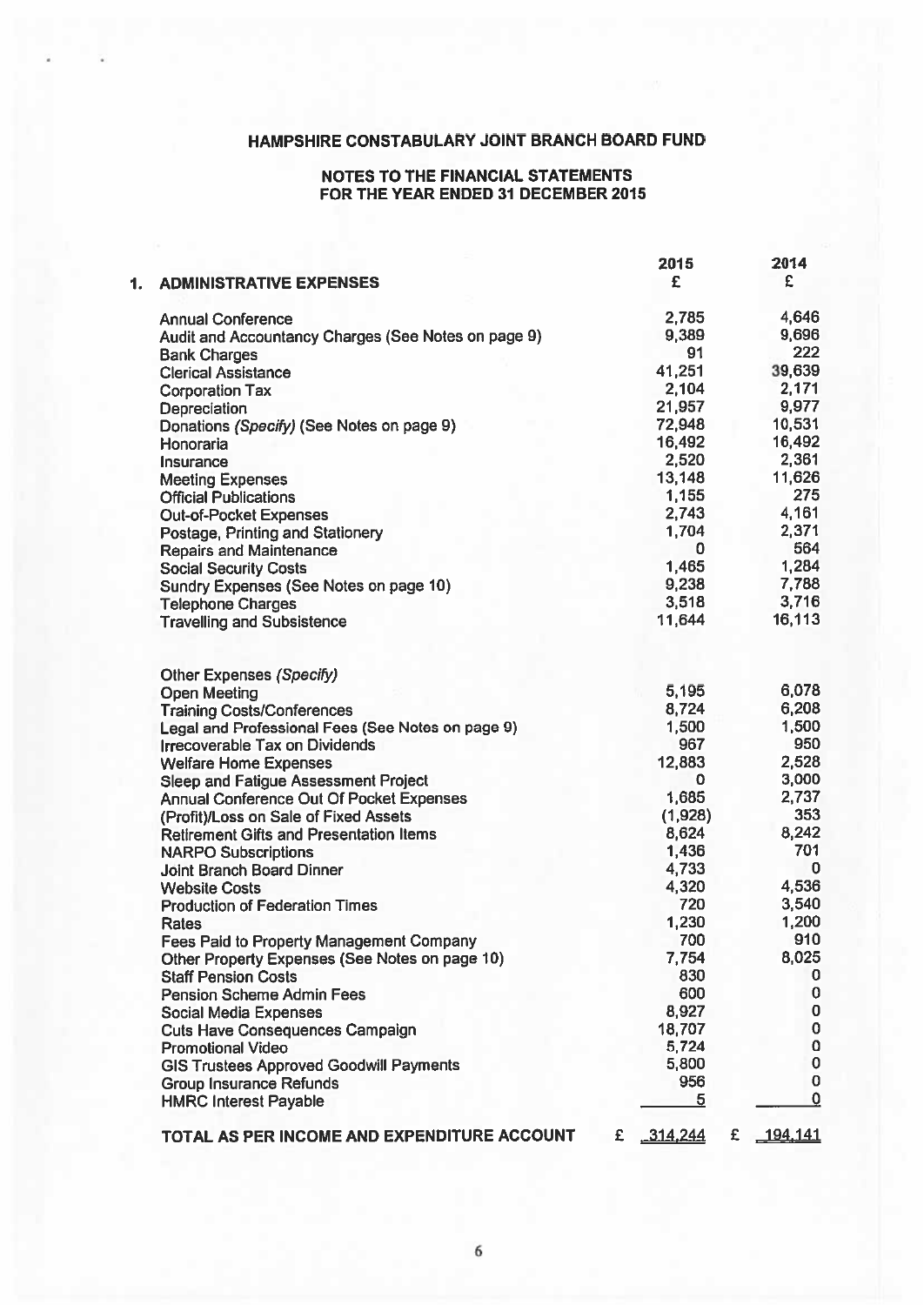#### NOTES TO THE FINANCIAL STATEMENTS FOR THE YEAR ENDED 31 DECEMBER 2015

| 1.1 | <b>OTHER INCOME</b>                                                                                                                                                                                | 2015                               | 2014<br>£                      |
|-----|----------------------------------------------------------------------------------------------------------------------------------------------------------------------------------------------------|------------------------------------|--------------------------------|
|     | <b>Bank Interest</b><br><b>Diminution on Investments</b><br><b>Dividends Received</b><br><b>Donations Received</b><br>Profits/(Loss) from mailshots and commissions<br><b>Regulation 2c income</b> | 4,759<br>9,666<br>2,095            | 5,301<br>9,504<br>228<br>1,662 |
|     | <b>Surplus on Insurance Premiums</b><br><b>Advertising Income</b><br>Welfare Home Income<br><b>Contribution Towards Overheads</b><br><b>HMRC Interest Supplement</b><br>$\blacksquare$             | 25,179<br>6,550<br>7,900<br>12,000 | 25,225<br>6,669<br>12,000      |
|     | TOTAL AS PER INCOME AND EXPENDITURE ACCOUNT                                                                                                                                                        | 68,152<br>£                        | 60,589<br>£                    |
| 1.2 | <b>GAINS/(LOSSES)</b>                                                                                                                                                                              | 2015<br>£                          | 2014<br>£                      |
|     | Gain/(loss) on investments                                                                                                                                                                         | n                                  |                                |

## 2. ACCOUNTING POLICIES

#### A. Accounting Convention

The financial statements have been prepared under the historic cost convention.

#### B. Income

Income is primarily derived from subscriptions collected from the Fund's members.

Other income sources may include rental/investment income generated from providing member services.

#### C. Expenditure

Expenditure is shown inclusive of Value Added Tax.

#### D. Depreciation

Depreciation has been calculated at rates required to write off the relevant assets over their anticipated lives, The applicable annual rates are:

| <b>Furniture and Fittings</b> | - 15% reducing balance basis  |
|-------------------------------|-------------------------------|
| <b>Computer Equipment</b>     | - 25% straight line basis     |
| <b>Exhibition Equipment</b>   | - 20% straight line basis     |
| Property                      | - 2% straight line basis      |
| <b>Welfare Chalets</b>        | - straight line over 15 years |

#### E. Taxation

Provision is made for Corporation Tax in respec<sup>t</sup> of the Fund's liability to taxation on investment income, capital gains and income derived from third party transactions.

#### F. Investments

Investments are shown in the financial statements at cost less provision far impairment in value.

G. Other Policies (Specify)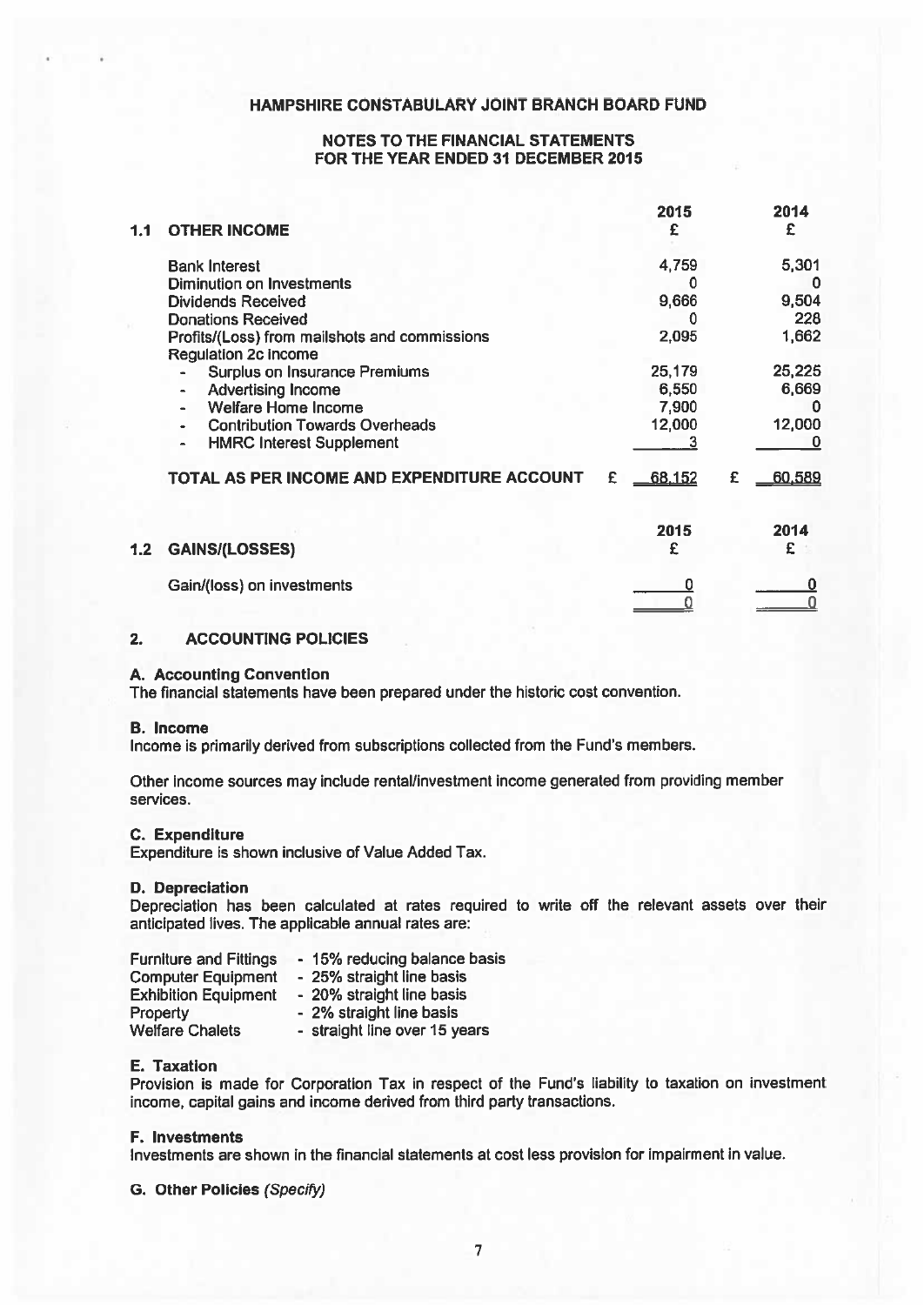#### NOTES TO THE FINANCIAL STATEMENTS FOR THE YEAR ENDED 31 DECEMBER 2015

#### 3. STATEMENT OF MANAGEMENT COMMITTEE'S RESPONSIBILITIES

Regulation 18(2) of the Police Federation Regulations (as amended) requires the Committee, in relation to Federation funds held by it, to keep the financial statements showing all monies received or paid out and to cause the financial statements for each year to be audited by an independent auditor. In causing the financial statements to be prepared, the Committee is required to:

- •Select suitable accounting policies and apply them consistently.
- •Make judgements and estimates that are reasonable and prudent.
- • Ensure that the financial statements are prepared on the going concern basis unless it is appropriate to presume otherwise.

The Committee is responsible for keeping proper accounting records and also is responsible for safe guarding the assets of the Fund and hence for taking reasonable steps for the prevention and detection of fraud and other irregularities.

#### 4a. CONTRIBUTIONS DUE TO/(FROM) CENTRAL COMMITtEES (TO 31 MARCH 2015)

|                   | 2015      | 2014      |
|-------------------|-----------|-----------|
| Constables        | (8,400)   | (35, 486) |
| <b>Sergeants</b>  | (473)     | (2,834)   |
| <b>Inspectors</b> | 2,349     | 1.885     |
|                   | E(6, 524) | £(36,435) |

#### 4b. CONTRIBUTIONS DUE TO/(FROM) JOINT CENTRAL COMMITTEE (FROM 1 APRIL 2015)

|                   | 2015     | 2014 |
|-------------------|----------|------|
| <b>Constables</b> | (3, 374) |      |
| Sergeants         | (4,061)  |      |
| <b>Inspectors</b> | (847)    |      |
|                   | E(8,282) |      |

#### 5. CONTRIBUTING AND NON-CONTRIBUTING MEMBERS AT 31 DECEMBER 2a15

|                                                                                                                                      |                     |                        |      |                                                                                 | HAMPSHIRE CONSTABULARY JOINT BRANCH BOARD FUND                                                                                                                                                                                                                                                                                                                       |
|--------------------------------------------------------------------------------------------------------------------------------------|---------------------|------------------------|------|---------------------------------------------------------------------------------|----------------------------------------------------------------------------------------------------------------------------------------------------------------------------------------------------------------------------------------------------------------------------------------------------------------------------------------------------------------------|
|                                                                                                                                      |                     |                        |      |                                                                                 |                                                                                                                                                                                                                                                                                                                                                                      |
|                                                                                                                                      |                     |                        |      | <b>NOTES TO THE FINANCIAL STATEMENTS</b><br>FOR THE YEAR ENDED 31 DECEMBER 2015 |                                                                                                                                                                                                                                                                                                                                                                      |
| 3.                                                                                                                                   |                     |                        |      | STATEMENT OF MANAGEMENT COMMITTEE'S RESPONSIBILITIES                            |                                                                                                                                                                                                                                                                                                                                                                      |
|                                                                                                                                      |                     |                        |      |                                                                                 | Regulation 18(2) of the Police Federation Regulations (as amended) requires the Co<br>relation to Federation funds held by it, to keep the financial statements showing all mon<br>or paid out and to cause the financial statements for each year to be audited by an<br>auditor. In causing the financial statements to be prepared, the Committee is required to: |
| Select suitable accounting policies and apply them consistently.<br>$\bullet$<br>$\bullet$<br>۰<br>appropriate to presume otherwise. |                     |                        |      | Make judgements and estimates that are reasonable and prudent.                  | Ensure that the financial statements are prepared on the going concern basis unless it                                                                                                                                                                                                                                                                               |
| detection of fraud and other irregularities.                                                                                         |                     |                        |      |                                                                                 | The Committee is responsible for keeping proper accounting records and also is respons<br>guarding the assets of the Fund and hence for taking reasonable steps for the pre                                                                                                                                                                                          |
| 4a.                                                                                                                                  |                     |                        |      |                                                                                 | <b>CONTRIBUTIONS DUE TO/(FROM) CENTRAL COMMITTEES (TO 31 MARCH</b>                                                                                                                                                                                                                                                                                                   |
| <b>Constables</b><br><b>Sergeants</b><br>Inspectors                                                                                  |                     |                        |      | 2015<br>(8,400)<br>(473)<br>2,349<br>E(6, 524)                                  | 2014<br>(35, 486)<br>(2,834)<br>1,885<br>E(36, 435)                                                                                                                                                                                                                                                                                                                  |
| 4b.                                                                                                                                  | (FROM 1 APRIL 2015) |                        |      | <b>CONTRIBUTIONS DUE TO/(FROM) JOINT CENTRAL COMMITTEE</b>                      |                                                                                                                                                                                                                                                                                                                                                                      |
|                                                                                                                                      |                     |                        |      |                                                                                 |                                                                                                                                                                                                                                                                                                                                                                      |
| <b>Constables</b>                                                                                                                    |                     |                        |      | 2015<br>(3, 374)                                                                | 2014<br>0                                                                                                                                                                                                                                                                                                                                                            |
| Sergeants                                                                                                                            |                     |                        |      | (4,061)                                                                         | 0                                                                                                                                                                                                                                                                                                                                                                    |
| Inspectors                                                                                                                           |                     |                        |      | (847)<br>£(8,282)                                                               | 0<br>0                                                                                                                                                                                                                                                                                                                                                               |
| 5.                                                                                                                                   |                     |                        |      |                                                                                 | <b>CONTRIBUTING AND NON-CONTRIBUTING MEMBERS AT 31 DECEMBER 2015</b>                                                                                                                                                                                                                                                                                                 |
|                                                                                                                                      |                     | No. of Contributing    |      | No. of Non Contributing                                                         | Others <sup>*</sup>                                                                                                                                                                                                                                                                                                                                                  |
|                                                                                                                                      | 2015                | <b>Members</b><br>2014 | 2015 | <b>Members</b><br>2014                                                          | 2014<br>2015                                                                                                                                                                                                                                                                                                                                                         |
| Cadets                                                                                                                               | 0                   | 0                      | 0    | 0                                                                               | 0<br>0                                                                                                                                                                                                                                                                                                                                                               |
| <b>Constables</b>                                                                                                                    | 2,174               | 2,325                  | 181  | 181                                                                             | 64<br>43                                                                                                                                                                                                                                                                                                                                                             |
| Sergeants                                                                                                                            | 460                 | 507                    | 19   | 19                                                                              | 6<br>4                                                                                                                                                                                                                                                                                                                                                               |
| Inspectors/Chief<br>Inspectors                                                                                                       | 184                 | 214                    | 6    | 6                                                                               | 1<br>$\mathbf 0$                                                                                                                                                                                                                                                                                                                                                     |
|                                                                                                                                      | 2,818               | 3,046                  | 206  | 206                                                                             | 70<br>48                                                                                                                                                                                                                                                                                                                                                             |

This column refers to those members who are non contributors by virtue of receiving no pay, being on unpaid maternity leave or serving officers on career breaks. (JBB Circular 53/96 refers).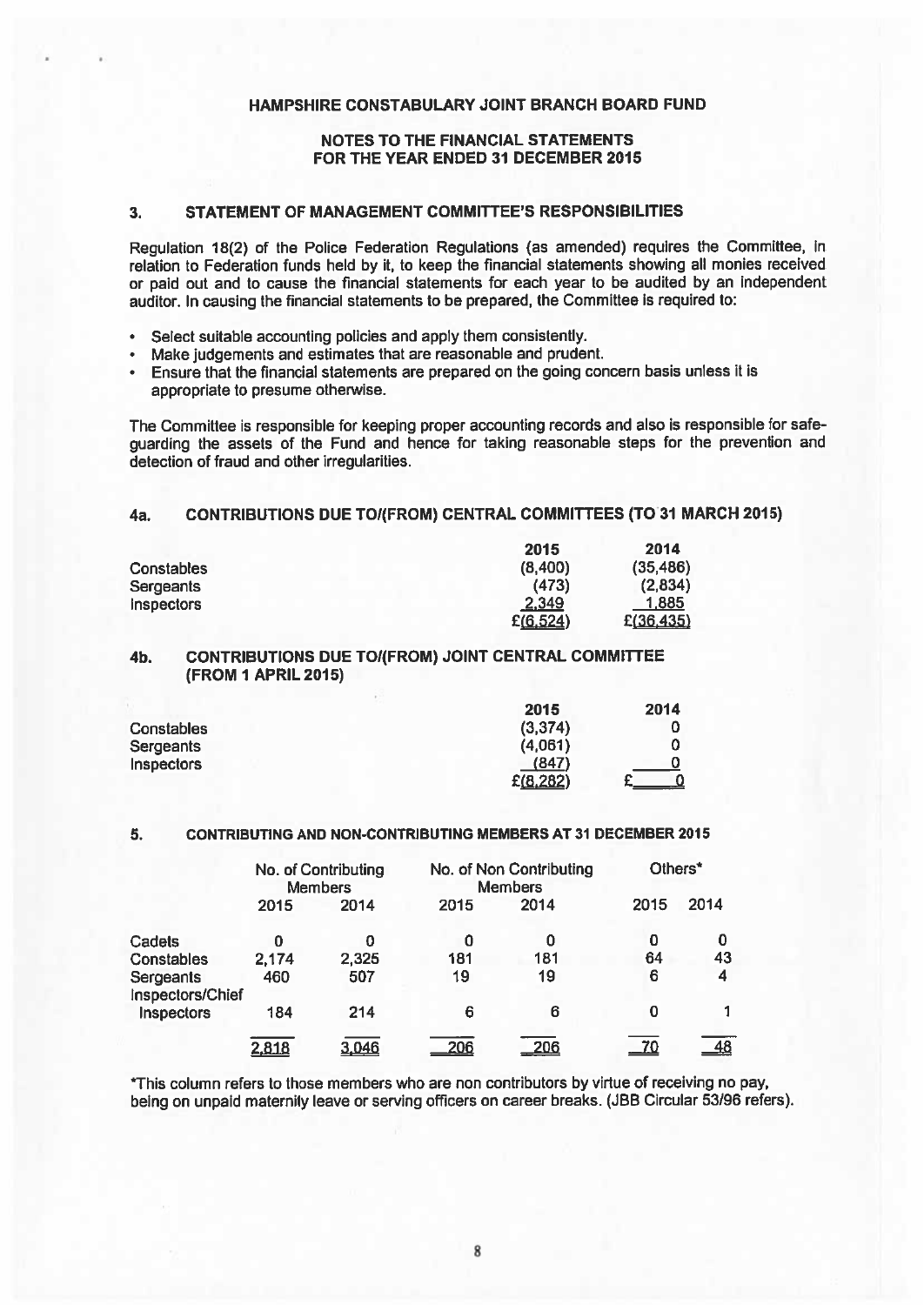#### HAMPSHIRE CONSTABULARY JOINT BRANCH BOARD FUND NOTES TO THE FINANCIAL STATEMENTS FOR THE YEAR ENDED 31 DECEMBER 2015

## 6. INVESTMENTS (if applicable)

|                             | <b>Cost Less Provision</b> |           | <b>Market Value</b> |         |  |
|-----------------------------|----------------------------|-----------|---------------------|---------|--|
|                             | 2015                       | 2014      | 2015                | 2014    |  |
| <b>Equities</b>             |                            | 0         |                     | O       |  |
| <b>Fixed Interest Funds</b> | 0                          | 0         |                     |         |  |
| <b>Unit Trusts</b>          | 370,388                    | 358,830   | 454,297             | 441,420 |  |
| Others (Specify)            |                            |           |                     |         |  |
|                             | £370,388                   | £ 358,830 | £454.297            | £441.4  |  |

| <b>AUDIT AND ACCOUNTANCY</b>                                 |   | 2015<br>£ |   | 2014<br>£ |
|--------------------------------------------------------------|---|-----------|---|-----------|
| Charged during the year                                      |   | 1,753     |   | 2,156     |
| Current year provision                                       |   | 7,680     |   | 7,560     |
| Prior year (over)/underprovision                             |   | (44)      |   | (20)      |
|                                                              | £ | 9,389     | £ | 9,696     |
| <b>LEGAL AND PROFESSIONAL FEES</b>                           |   | 2015<br>£ |   | 2014<br>£ |
| Solicitors Fees in Connection with Preparation of Trust Deed |   | 0         |   | 840       |
| Solicitors Fees in Connection with Employment Contracts      |   | $\bf{0}$  |   | 660       |
| Set Up Fee for Auto Enrolment Pension Scheme                 |   | 1,500     |   | 0         |
|                                                              | £ | 1,500     | £ | 1,500     |
| <b>DONATIONS</b>                                             |   | 2015      |   | 2014      |
|                                                              |   | £         |   | £         |
| Lejog4Us                                                     |   | 350       |   | 0         |
| <b>Gurney Fund</b>                                           |   | 50        |   | $\bf{0}$  |
| Hampshire Constabulary (Running machines for Force gyms)     |   | 70,000    |   | $\bf{0}$  |
| Donation Re Road Death Memorial Fund                         |   | 150       |   | $\bf{0}$  |
| <b>Southampton Hospice Charity</b>                           |   | 20        |   | $\bf{0}$  |
| Naomi House                                                  |   | $\bf{0}$  |   | 100       |
| J Ellis Trust Fund (Including £2934 collected on family day) |   | 0         |   | 5,995     |
| N Hughes Memorial                                            |   | 0         |   | 500       |
| <b>Netley Music Festival</b>                                 |   | $\bf{0}$  |   | 750       |
| Earl Mountbatten Hospice                                     |   | $\bf{0}$  |   | 100       |
| Sophie ROIF Trust                                            |   | $\bf{0}$  |   | 100       |
| Donation towards care costs of terminally ill officer        |   | $\bf{0}$  |   | 400       |
| Donations in lieu of Welfare Chalet use                      |   | $\bf{0}$  |   | 776       |
| Pets 4 Paws (money collected on family day)                  |   | 614       |   | 150       |
| Air Ambulance                                                |   | $\bf{0}$  |   | 50        |
| <b>Countess Mount Hospice</b>                                |   | $\bf{0}$  |   | 50        |
| Funding for Officers stay Flint House                        |   | $\bf{0}$  |   | 1,560     |
| <b>Team BEX</b>                                              |   | 100       |   | 0         |
| <b>Simon Says</b>                                            |   | 50        |   | 0         |
| David Phillips Memorial Fund                                 |   | 1,000     |   | 0         |
| Hampshire Constabulary Welfare Fund (money collected on      |   |           |   |           |
| family day)                                                  |   | 614       |   |           |
|                                                              | £ | 72,948    | £ | 10,531    |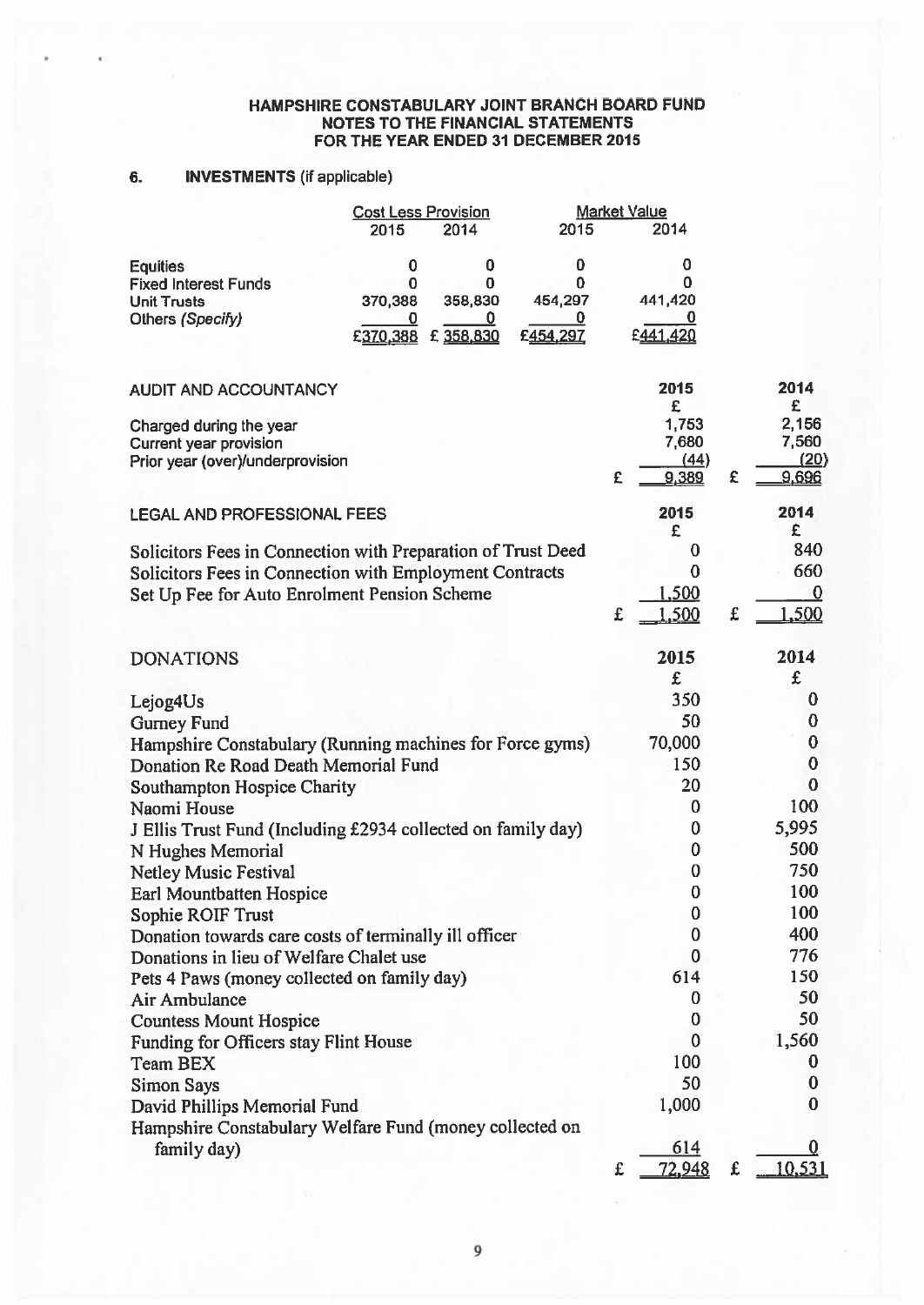#### NOTES TO THE FINANCIAL STATEMENTS FOR THE YEAR ENDED 31 DECEMBER 2015

| <b>SUNDRY EXPENSES</b>                        |   | 2015  |   | 2014     |
|-----------------------------------------------|---|-------|---|----------|
|                                               |   | £     |   | £        |
| Subscriptions                                 |   | 299   |   | 336      |
| Computer consumables, software assistance and |   | 4,924 |   | 5,572    |
| programming                                   |   |       |   |          |
| <b>Federation diaries</b>                     |   | 1,883 |   | $\bf{0}$ |
| Family day (net)                              |   | (559) |   | (943)    |
| Bravery awards                                |   | 872   |   | 850      |
| Memorial day                                  |   | 540   |   | 341      |
| Other sundry expenses                         |   | 1,279 |   | 1,632    |
|                                               | £ | 9,238 | £ | 7,788    |
| PROPERTY EXPENSES                             |   | 2015  |   | 2014     |
|                                               |   | £     |   | £        |
| Alarm/Alarm Maintenance                       |   | 1,389 |   | 925      |
| Light and Heat                                |   | 2,685 |   | 2,043    |
| <b>Storage Costs</b>                          |   | 1,246 |   | 1,221    |
| <b>Water Rates</b>                            |   | 98    |   | 249      |
| <b>Fire Extinguisher Service</b>              |   | 42    |   | 42       |
| <b>Office Blinds</b>                          |   | 0     |   | 445      |
| General Repairs/Maintenance                   |   | 101   |   | 518      |
| Frosted Door & Window Graphics                |   | 0     |   | 642      |
| <b>Office Cleaning</b>                        |   | 2,193 |   | 1,940    |
|                                               | £ | 7,754 | £ | 8,025    |

## BUSINESS INCOME ACCOUNT

On <sup>18</sup> January <sup>2011</sup> the Board agree<sup>d</sup> to the disbandment of the Business Income Account, the accumulated funds of which and ongoing activities were taken over by the Joint Branch Board Fund.

#### FINANCIAL COMMITMENTS

At 31 December 2015 the Board had agreed to purchase <sup>a</sup> second Welfare Chalet at Sandy Balls Holiday Village for the sum of £242,250. As at 31 December 2015, £145,350 had been spent on the said purchase — this amount is included within Cash at Bank and In Hand as legal title to the chalet has not ye<sup>t</sup> passed. <sup>A</sup> further sum of £97,049 is due to be paid in respec<sup>t</sup> of this purchase.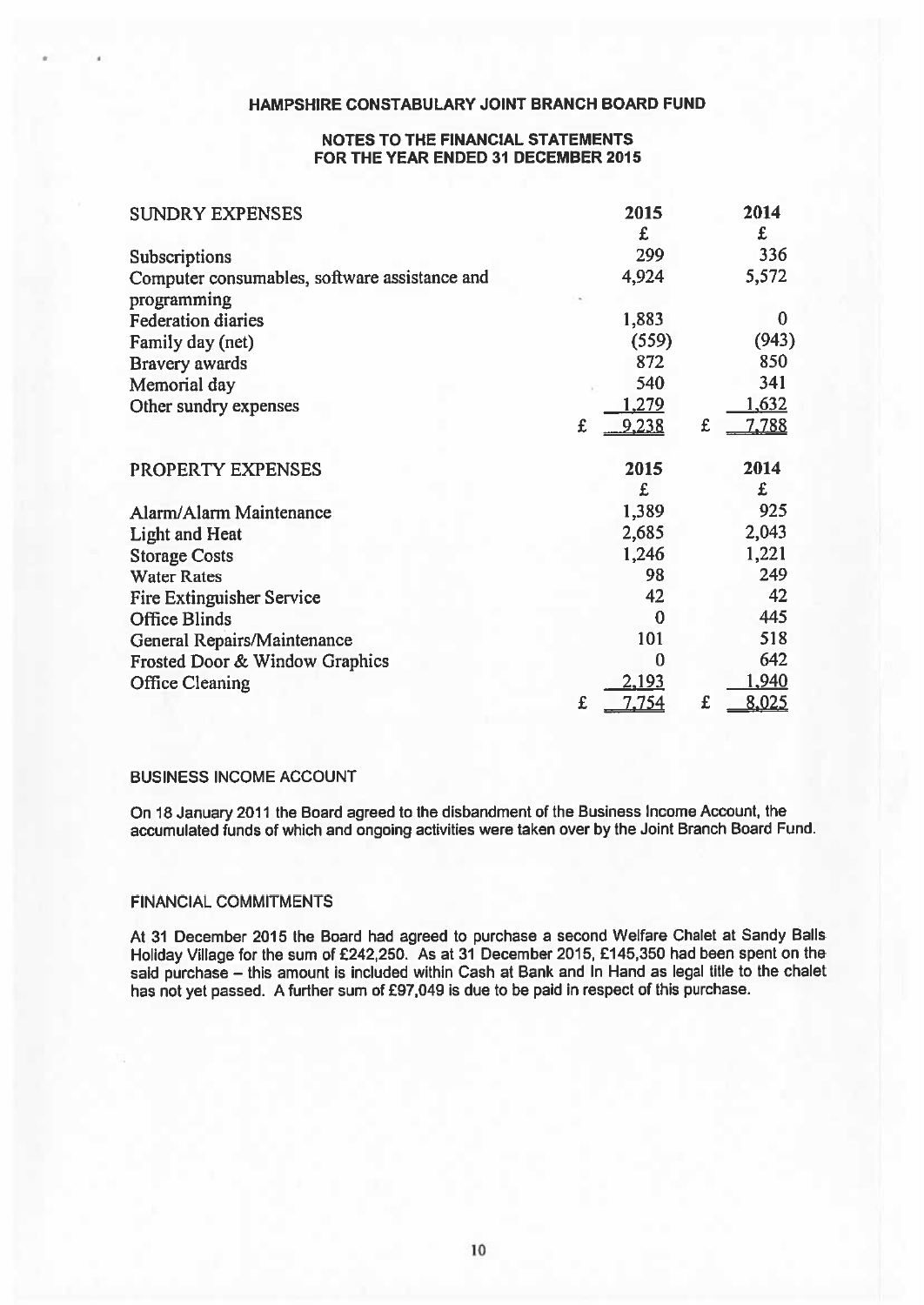#### NOTES for the guidance of Treasurers in completing Income and Expenditure Account, Balance Sheet and Notes to the Financial Statements

## INCOME AND EXPENDITURE ACCOUNT

#### 1. NAME

The name of the Force should be shown in the following places: Cover Balance Sheet Income and Expenditure Account Auditors' Report

#### 2. The corresponding amounts for last year should be entered in the last column of each page.

#### 3. DEPRECIATION

This represents the portion of cost of the assets written off in the year due to wear and tear and should be provided at rates calculated to write off the cost of the asset over its useful life. Normally, an average of 15% for furniture and fittings and 25% for other assets on <sup>a</sup> reducing balance basis and 25% for computer equipment on <sup>a</sup> straight line basis, should be adequate. The depreciation policy with regar<sup>d</sup> to property should be disclosed under note 2, if applicable.

#### 4. OTHER EXPENDITURE

Any expenditure which does not fall under the headings in the Income and Expenditure Account, should be entered beneath the pre-printed list with the appropriate narrative. Please do not alter those headings already listed.

#### 5. OTHER INCOME

If the Fund has any other income, such as deposit interest, dividends (including accumulation dividends), then this should be shown here with <sup>a</sup> brief description of each item received.

#### 6. ADDITIONAL SCHEDULES

Where additional schedules are to be used to <sup>g</sup>ive breakdowns of information in the financial statements these should be signed by both the Chairman and Treasurer of the Board and the Auditors.

#### BALANCE SHEET

#### 7. ACCUMULATED FUND

This represents the accumulated surpluses for all years from inception of the Fund.

## 8. CONTRIBUTIONS DUE TO CENTRAL COMMITTEES

These represen<sup>t</sup> contributions due to the Committee but not paid at the end of the year. They will also be included in the figure which appears in the Income and Expenditure Account "Payable to Central Committees". This amount should be shown in the "Notes" and analysed between the different ranks.

#### 9. SUNDRY ACCRUED EXPENSES

Expenses which refer to the year under review, but which have not been paid at the end of the year, should be entered here in total. They will also, of course, be included under the appropriate headings, in the Income and Expenditure Account.